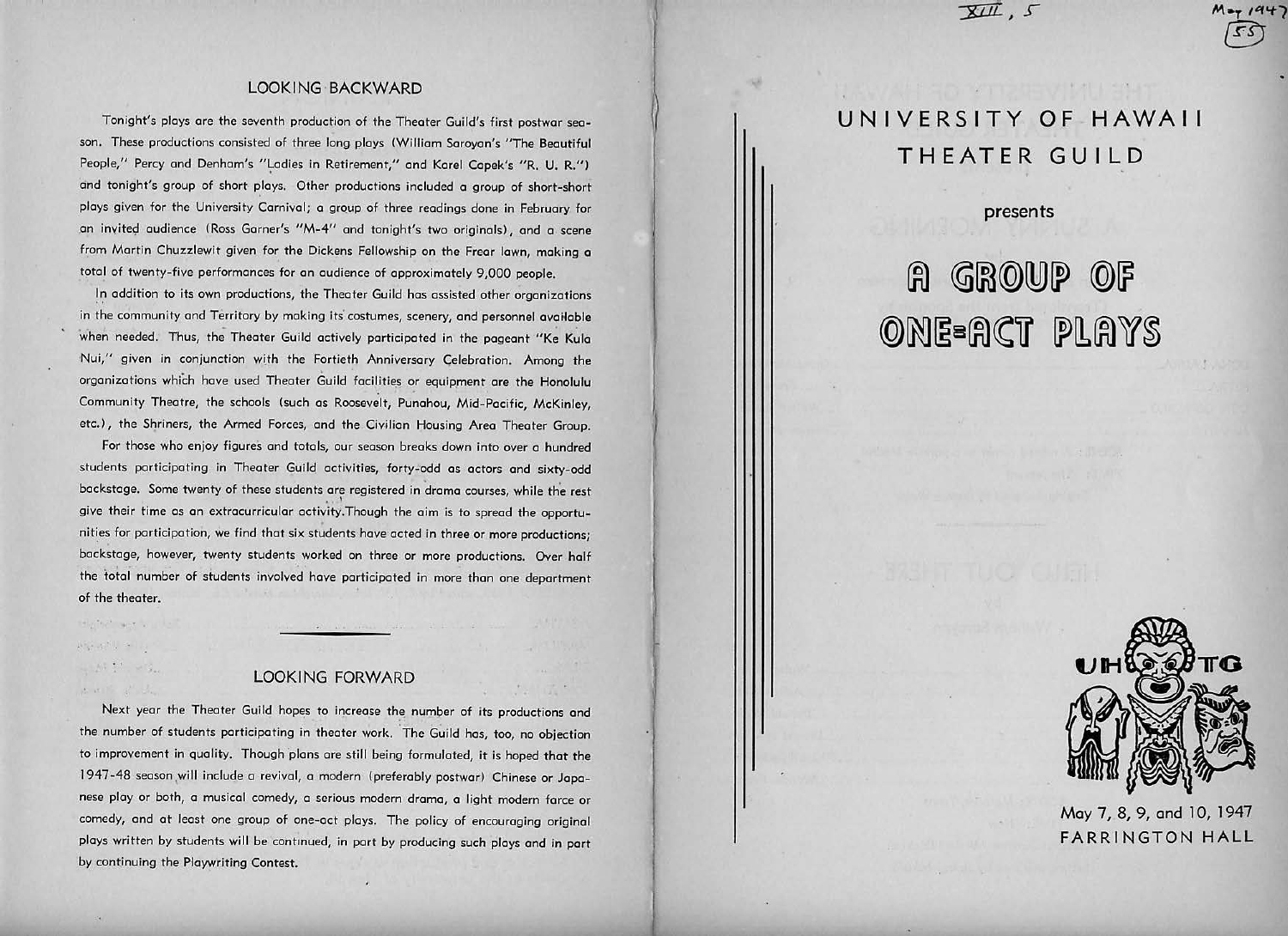# THE UNIVERSITY OF HAWAII THEATER GUILD presents

# A SUNNY MORNING

by Serafin and Joaquin Alvarez Quintero (Translated from the Spanish by Lucretia Xavier Floya)

| SCENE: A retired corner in a park in Madrid |  |
|---------------------------------------------|--|
| TIME: The present                           |  |

Setting designed by George Wogo

### HELLO OUT THERE

by

William Saroyan

| The same of the state | SCENE: Matador, Texas                |  |
|-----------------------|--------------------------------------|--|
|                       | TIME: Now                            |  |
|                       | Assistant Director-Mitchell Erickson |  |
|                       | Setting designed by Jimmy Irikura    |  |

### REUNION

by

Bessie Toishigawa

|          | Louise Kishinami    |
|----------|---------------------|
|          |                     |
|          | .Kenneth Saruwatari |
| THE DUKE | Bob Kadowaki        |
|          | .Warren Higa        |
| TERUKO.  | Ann Koga            |

SCENE: The front of the Miyamoto home in Kaimuki TIME: One Sunday

### AGATHA'S APRIL

by Florence Maney

Based on on ideo in Robert Ayer's short story "Mr. Sycamore," in THE BEST SHORT STORIES OF 1938, edited by E. J. O'Brien, Houghton Mifflin Co., Boston, 1938.

| AGATHA           | Zella Argenbright |  |
|------------------|-------------------|--|
| <b>MATILDA</b>   | Phyllis Wiebke    |  |
| SILAS            | Donald Mayo       |  |
| <b>JONATHAN.</b> | .Ardis Pitman     |  |

SCENE: A New England farmhouse TIME: April, 1890. Early morning

There will be five-minute intermissions between the ploys.

Produced under the direction of Joel Trapido.

I I

All actors and production workers in Theater Guild plays are registered students at the University of Hawaii.